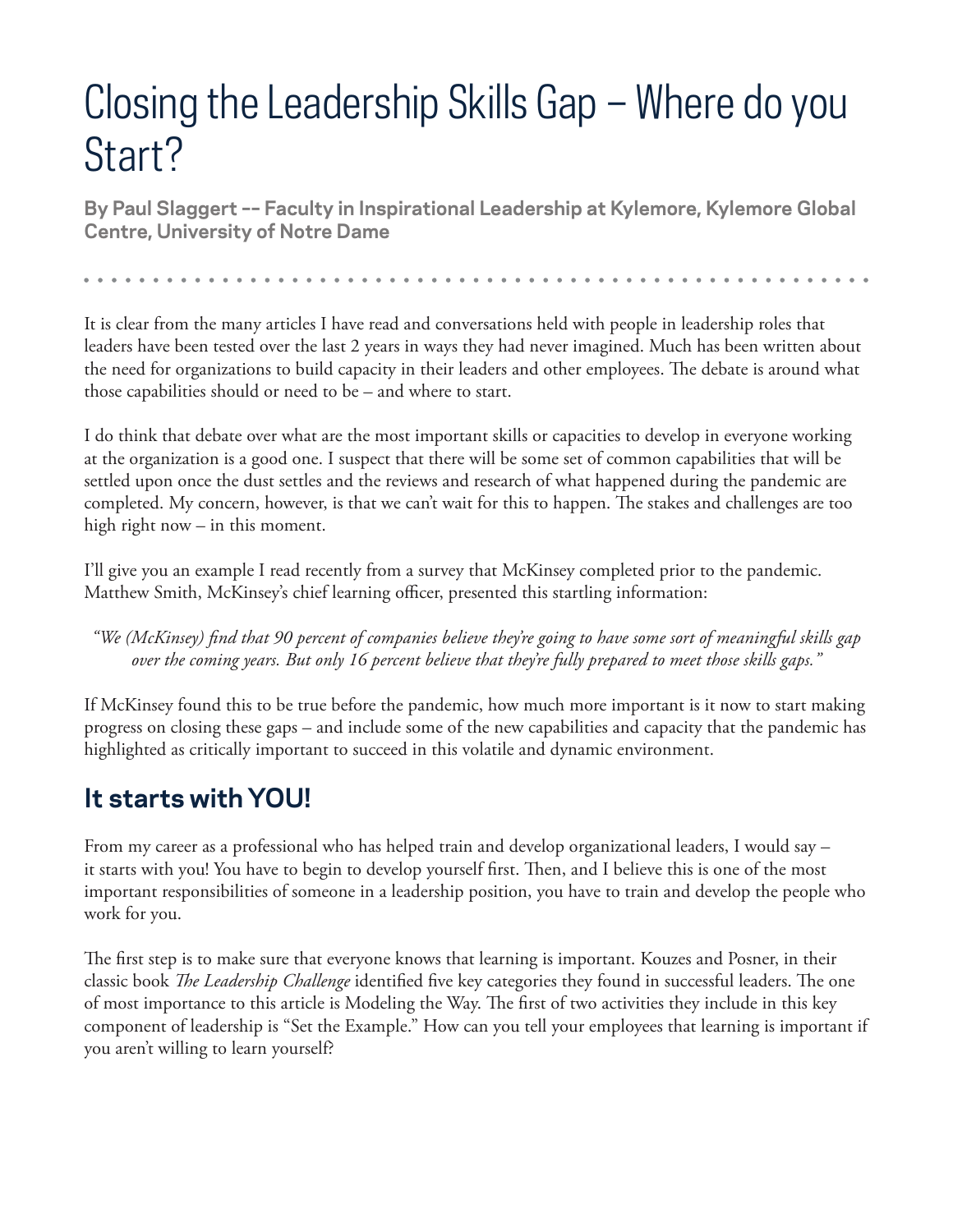## **Focus on Leadership!**

In the July 2021 McKinsey Quarterly article "Three keys to building a more skilled postpandemic [workforce](https://www.mckinsey.com/business-functions/people-and-organizational-performance/our-insights/three-keys-to-building-a-more-skilled-postpandemic-workforce)," this crucial need for companies to develop their employees continues to be emphasized. In their research, the authors found "Fifty-eight percent of respondents to our recent global survey said that closing skills gaps has become a higher priority since the pandemic began, and 69 percent said their companies engage in more skill building than they did before the crisis."

Knowing where to focus this investment of time and dollars is necessary if companies want to ensure that efforts to close these critical skills gaps have the fastest and largest impact. Maybe surprisingly, the authors found that it is not technical skills that pose the greatest opportunity. In fact, they found the following: "Intriguingly, the skills companies prioritize most are leadership and managing others, critical thinking and decision making, and project management (Exhibit 1)."



## Skills that companies have prioritized to address through reskilling,<sup>1</sup>% of respondents

**July 2021** McKinsey Quarterly

This information provides a roadmap for organizations on where to prioritize investments in developing their employees. Focusing on these areas of highest impact, while not neglecting basic technical training, is the best way to start closing the gap that exists between a leader's current and needed capability to lead.

The quickest way for organizations to efficiently provide their leaders with needed professional development opportunities is by working with existing providers to address their top leadership priorities. Many organizations don't have the time or expertise to design and build solutions. Taking steps now avoids the risks associated with allowing the leadership skills gap to continue. Additionally, organizations can leverage readily available resources of qualified providers, particularly benefitting from their broad and deep expertise.

It is clear that leaders and organizations are faced with immense challenges and opportunities. Those individuals and organizations that will succeed are the ones that are prepared (or are preparing) to meet and overcome the challenges and take advantage of the opportunities by closing the leadership skills gap. In my